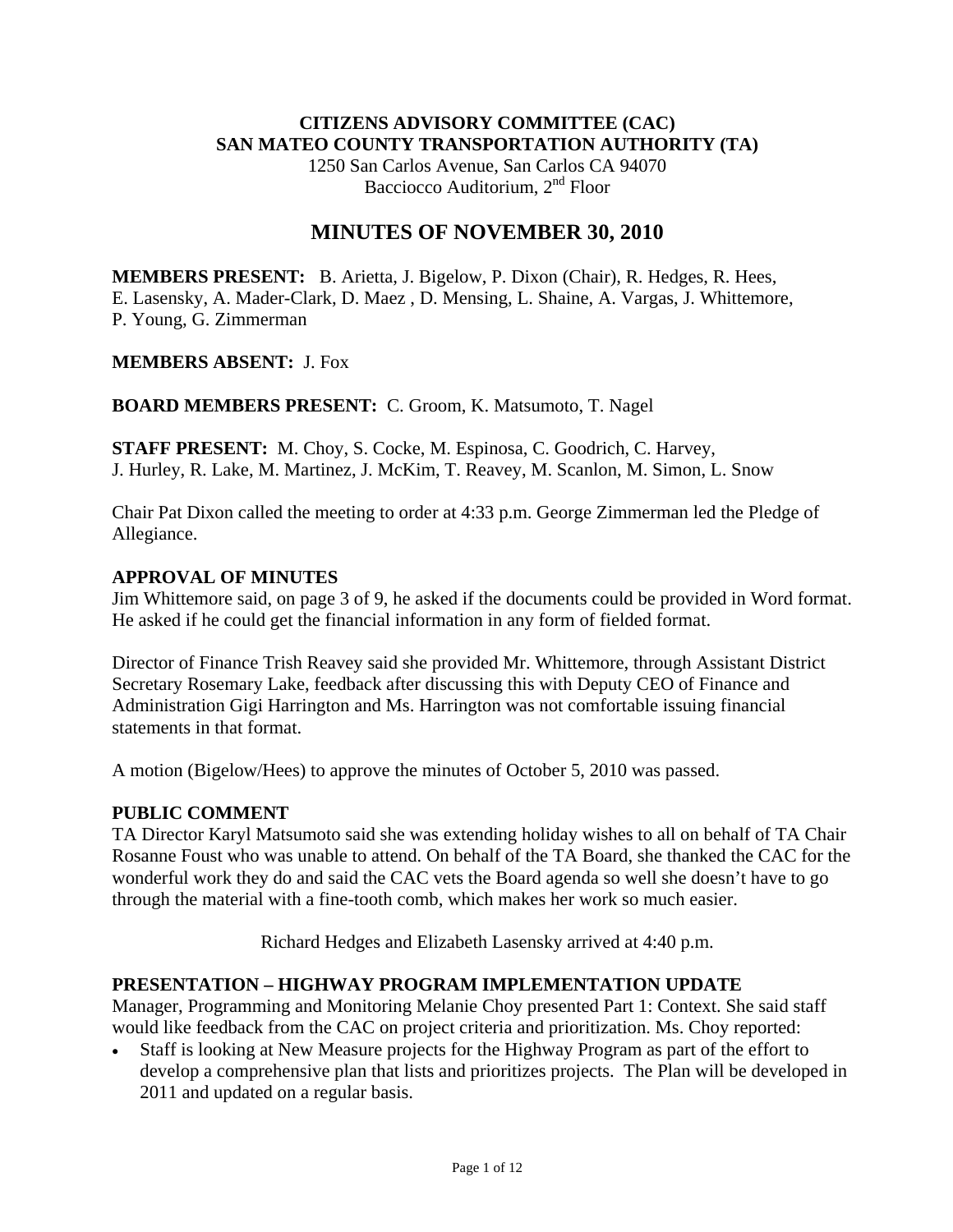- Staff met with an ad hoc committee of city managers and public works directors in 2007 to develop a set of key principles to pull into the Highway Plan effort which included:
	- o All original Measure A funds will remain with original Measure A projects.
	- o Like projects will compete with like projects.
	- o Rotate funding in each sub category.
	- o Local agencies participate in sponsoring projects.
	- o Measure A dollars could contribute to the early phases of a project such as environmental, getting a project into a ready state to apply and capture other funds.
	- o The focus would be leveraging funds for construction through other fund sources.
	- o Geographic equity is part of an overall policy.

#### Barbara Arietta arrived at 4:46 p.m.

Mark Goga with Wilbur Smith & Associates reported on Part 2: Current Highway Plan (Plan) work.

- The planning process involved two parts: Part 1, which is completed, includes project assessment, prioritization methodology, and project prioritization. Part 2 includes full funding strategy, allocation and strategy.
- Discussion and input associated with Part 1 have been completed with the City/County Association of Government's (C/CAG) Technical Advisory Committee, the city managers and continuing with the CAC at this meeting and the TA Board subcommittee on December 2.

Doris Maez arrived at 4:48 p.m.

- Project scoring includes assessment of 27 nominated projects, 11 of which are key corridor projects as identified in the Expenditure Plan and described in the Strategic Plan. There are also 16 supplemental projects and they fall into highway, interchange or arterial types. Each of these projects can be distinguished as a coastside or bayside project and by who benefits geographically. There are also 13 carry-over projects from the original Measure A in a variety of states of completion.
- Methodology criteria were consistent with the Strategic Plan and included reduction of congestion and increased throughput on roads and highways based on non-weighted measures of need, readiness, policy consistency, effectiveness and sustainability.
- Projects were differentiated on scoring, weighting and ranking.
- Evaluation scores prioritized Key Congestion Corridor (KCC) projects and supplemental projects for freeway, interchange and arterial projects based on the total percentage of Highway Plan criteria.
- Next steps involve developing a full funding strategy for each project, Measure A allocation Plan and policy recommendations, adoption and biennial update and/or call for projects.

Larry Shaine asked for clarification of KCC and supplemental projects referencing the Woodside Road arterial (supplemental) between Highway 101 and El Camino Real. Mr. Goga said the Expenditure Plan distinguished projects into one of two broad categories, which reflect the commitment of funds. Voter-approved Measure A receipts are programmed into these two pots, and a larger share has been assigned to accrue into the KCC pot than supplemental pot because it was estimated the KCC projects had frontline importance and needed a commitment of funds rather than a renomination of projects that might dilute the potential for those to be completed. This provides that a targeted amount will be available to the KCC projects over the life of the new Measure A.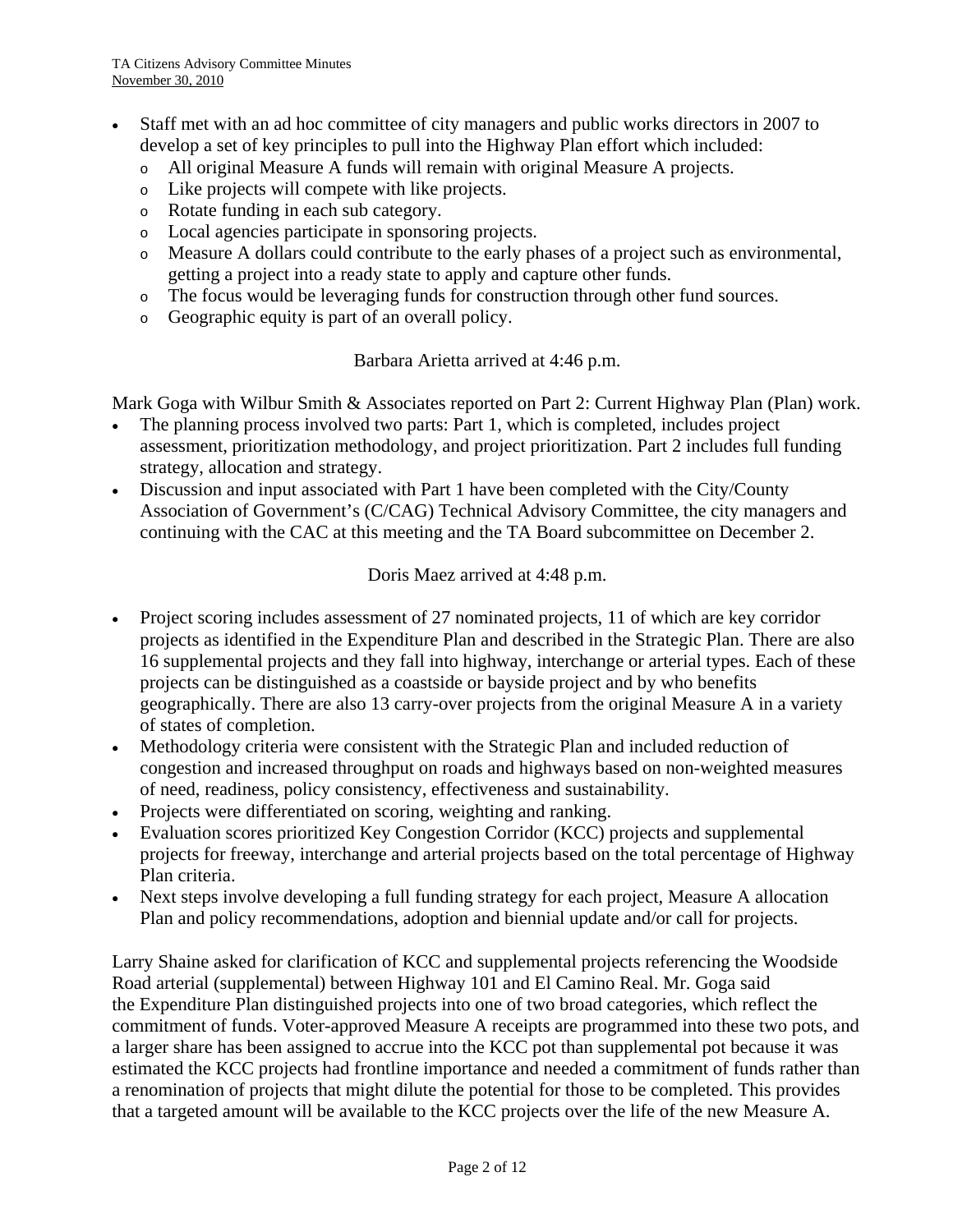Mr. Shaine asked if there are provisions to move a project from KCC to supplemental given changing conditions. Mr. Goga replied no. Projects assigned to the KCC group are fixed and are the only ones that can draw funds that accrue in the KCC pot. There will be no new KCC projects over the life of Measure A unless the voters adopt a change.

Mr. Shaine said a lot of money could be spent on the interchange, which would then meet with a slow El Camino Real arterial.

Randy Hees suggested the definition of KCC and supplemental categories be identified early on in the presentation and the acronym, KCC, should be explained. He asked if there is a system to say original Measure A projects are gone and there is surplus money or, is there a way of adding new Measure A money into original Measure A projects. Mr. Goga said the issue cited is apparent and it is trying to be resolved.

Daniel Mensing arrived at 5:15 p.m.

Ms. Choy said staff is focusing on new Measure A funds and Mr. Hees' point may be looked into as a next step.

Mr. Hees said slide 5, referencing ad hoc committee key principles, mentions "Measure A dollars contribute to phases up to design." This is a technical term and he suggested using the term, "Up to a state of readiness." He said the slide on Project Differentiation listed, "27 Nominated Projects," and asked who nominated these projects, or are they identified projects. Mr. Hees said some are identified by the TA and it might be a better use of language unless they are truly nominated by outside agencies. Mr. Goga said they were. This was looked at in the original call for projects that were included in the nominations and in advancing into the voter measure. The typical project sponsors were cities. The Highway Plan will have greater documentation for the public to access understanding of that process and history.

Mr. Hees said the list of methodology criteria is critically important. He said Highway Plan Criteria on slide 13 are not in the same order as the Highway Plan Criteria on slides 14 and 15.

Mr. Zimmerman commended Mr. Goga on having periodic review every year to make sure priorities are in order because times and needs change. Mr. Zimmerman said it is important to highlight the overriding fiscal constraints the TA is currently operating under and will in the future.

Ms. Lasensky referenced the recently approved project in Menlo Park that will impact Marsh Road and access to the Dumbarton Bridge. She said, in anticipating future requests for funding or construction projects as times change, it is important to spell out how projects like that might be brought on, how they would be identified and how the funding would apply. Mr. Goga said the goal in Part 1 was to explain, from the static sense, how this would be examined. Discussion is now focused on the more dynamic issues without marginalizing projects already in the queue. The outcome is to have a program that will have opportunities for other projects spelled out in how they can be introduced either in the call for project, or if there is an urgent need, there is a funding/leveraging opportunity that will really benefit the county and represent a good value.

Barbara Arietta said she understands the project enumerators will draw the funds going forward.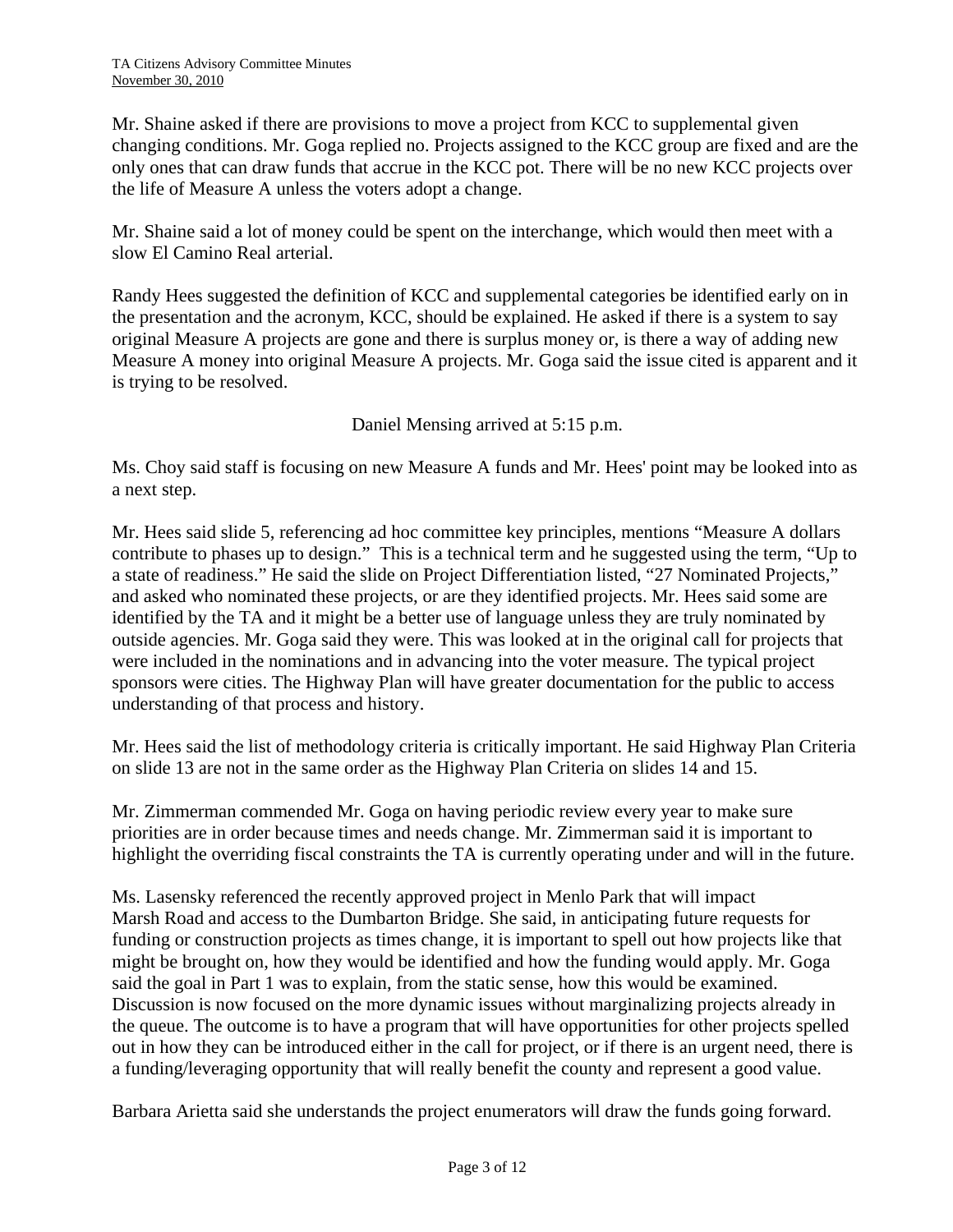Mr. Goga said these projects are currently known to be eligible for Measure A funds, which means they have not been withdrawn or completed by some other method.

Ms. Arietta asked what will happen to TA Project 615 Fassler Avenue to Westport Drive Project, which is controversial and not mentioned as a supplemental project in the Plan even though it is included in the TA Capital Project's Summary. Mr. Goga said this project was entitled under the original Measure A and identified in the 1988 Measure and its funding is drawn from the original account. He said there are several potential ways this project could, in the future, draw from the 2008 Measure. Right now it must be decided if it's fully eligible for monies under the earlier account, which have not been fully dispensed. He said, perhaps, that is how this project will leverage Measure dollars against whatever funding sources might be available to it.

Ms. Choy said staff has been currently focusing on the 2004 Measure and since that was not listed in the Plan it wasn't reviewed. She said staff may consider it as the Plan moves into Part 2, which is when all the funding is being reviewed for distribution amongst the projects. Staff might have to bring in the discussion of the original Measure projects. Staff is currently not proceeding this way. Staff might make a shift to look at this with today's feedback.

Ms. Arietta said, according to the TA Capital Project's Quarterly Report, this is funded through the first quarter of Fiscal Year (FY) 2011. She asked if there are any plans beyond that. Mr. Goga said the actual programming of monies that aren't part of this process, either the 2004 Expenditure Plan process or other commitments that were made to the project beforehand and are pending, are not part of the purview right now.

Ms. Choy said decisions are made a phase at a time and once a project completes a phase, staff then entertains funding for future phases on that project. Funding for that future phase has not been discussed because the current phase has not been completed.

Mr. Whittemore asked about the acronym, CIP. Mr. Goga said CIP is a Comprehensive Investment Expenditure Plan [sic].

Mr. Whittemore asked if this Plan is a new methodology for prioritizing things by assigning points and trying to divide them into the existing pool. He asked how this is different from the prior methodology, what is its intended improvement, and is there a specific project in the past that would have not occurred by adopting this process.

Mr. Goga said the intent of funding measures is to apply to a broad group of projects that may come forward and not have their own prioritization already assigned. Communities struggle with this because priorities change. So the intent is to try and cement a process by which communities can find a transparent reflection of how those monies will come forward, and what is the avenue for them to be assigned to an improvement that will benefit the community. Measure A sales tax monies apply to more than just the Highway Program and that is why this process is a subset of a bigger one. It is important because interest is so high and the amount of money can't pay for everything. The honest attempt is to objectively distinguish projects in consideration of the Strategic Plan. Mr. Goga couldn't speak to a past example but said it is best to look forward.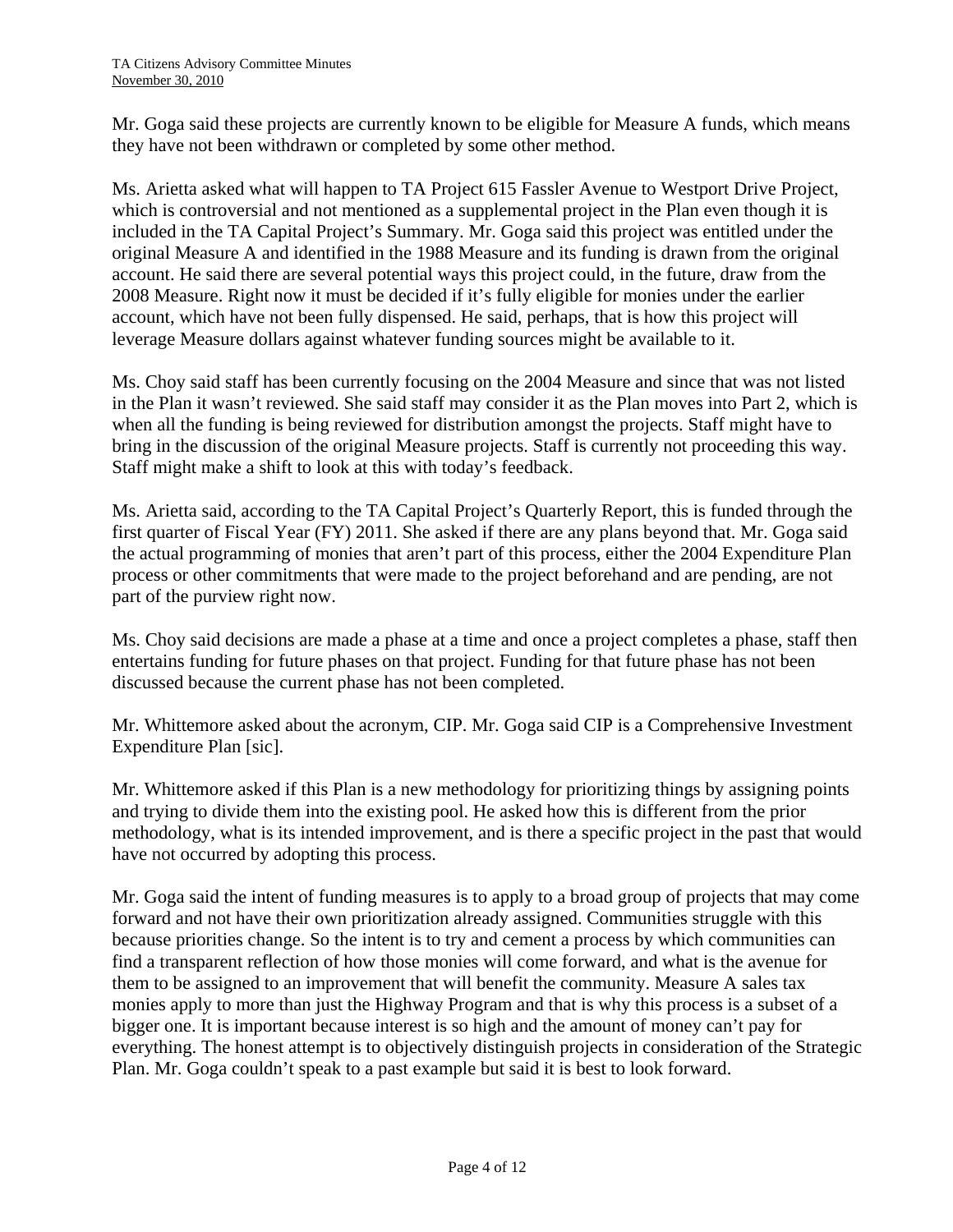Mr. Whittemore said he has no complaints with weighting of numbers and the Plan seems logical. His concern was how it has changed from the past and is staff certain it's an improvement.

Mr. Hees said the original Measure A had a very rigid list of projects and the bigger problem concerned which would go first. This was decided by which could rise to the top through engineering, funding and political support.

Jim Bigelow said the Plan doesn't indicate local consensus of a community or a city council or several cities. For example, if a project is weighted 45 percent on the first item and that is achieved, but then hits a wall in acceptance of the final product, how is that addressed. Some large projects are very complicated and some are much simpler so some could get to an environmental clearance faster than a complicated project. He said, if the smaller project can move faster in the process and get to a state of readiness, but there is a bigger project that may score very high on congestion relief, is there satisfaction in the new scoring with the limited funds in the new Measure, that over time the most could be achieved in congestion relief through this scoring method and that some smaller projects wouldn't jump ahead and eat the limited funds in the category. Mr. Goga said there is a high need for consensus in the community. The goal with the Plan is to set a process in place for money to flow to projects. In reviewing future commitment of funds to the point of a project being ready for construction, the CIP tries to reflect an honest programming forward pace of that project so all supporting the project can see those dates out there. If there is a consensus issue, there is potentially some pressure to build towards that milestone due to future funding commitment hinging on consensus. Mr. Goga said the Plan doesn't focus on phasing at the outset. It is inherent on the project sponsor to know that if they elect to phase something, the phased piece for advancement, relative to the others, might have to show equal or better value.

April Vargas referenced the slide on project differentiation and said it wasn't clear if the 13 carryover projects from the original Measure were included in the 27 projects or were in addition to the 27. Mr. Goga said these are included. She suggested the sentence read, "13 carry-over projects from the original Measure are included in this total."

Ms. Vargas asked about slide 15, Highway Plan Criteria-Effectiveness: Additional point if a top performer among comparable projects. She asked for clarification of a top performer. Mr. Goga said this is in comparison to like projects. He said if three interchange projects were assigned to the supplemental category, and one project had an opportunity to eliminate person delay hours by one million hours annually, another could do it by a half a million and a third by 100,000; that might be one indicator to order those three points.

Ms. Vargas referenced Highway Plan Criteria-Sustainability: Project Supports Transit and/or Transit Oriented Development (TOD). She said there is increased interest and concern in the county that not only does the county have to provide roadway space for people who want to drive but there needs to be a commitment on the part of all transportation agencies to find innovative ways to get people out of their cars. She said the county has done a lot with bicycle and shuttle programs and asked if those types of concerns would be covered in this criterion. She said this could be spelled out more specifically as alternative forms of transportation so it's doesn't appear these types of issues have been forgotten in favor of more and more lanes and cars. Mr. Goga said this is a wonderful consideration and not defined in the Strategic Plan that relates directly to the Highway Plan because the Highway Plan is really talking to the points of that infrastructure and the variety of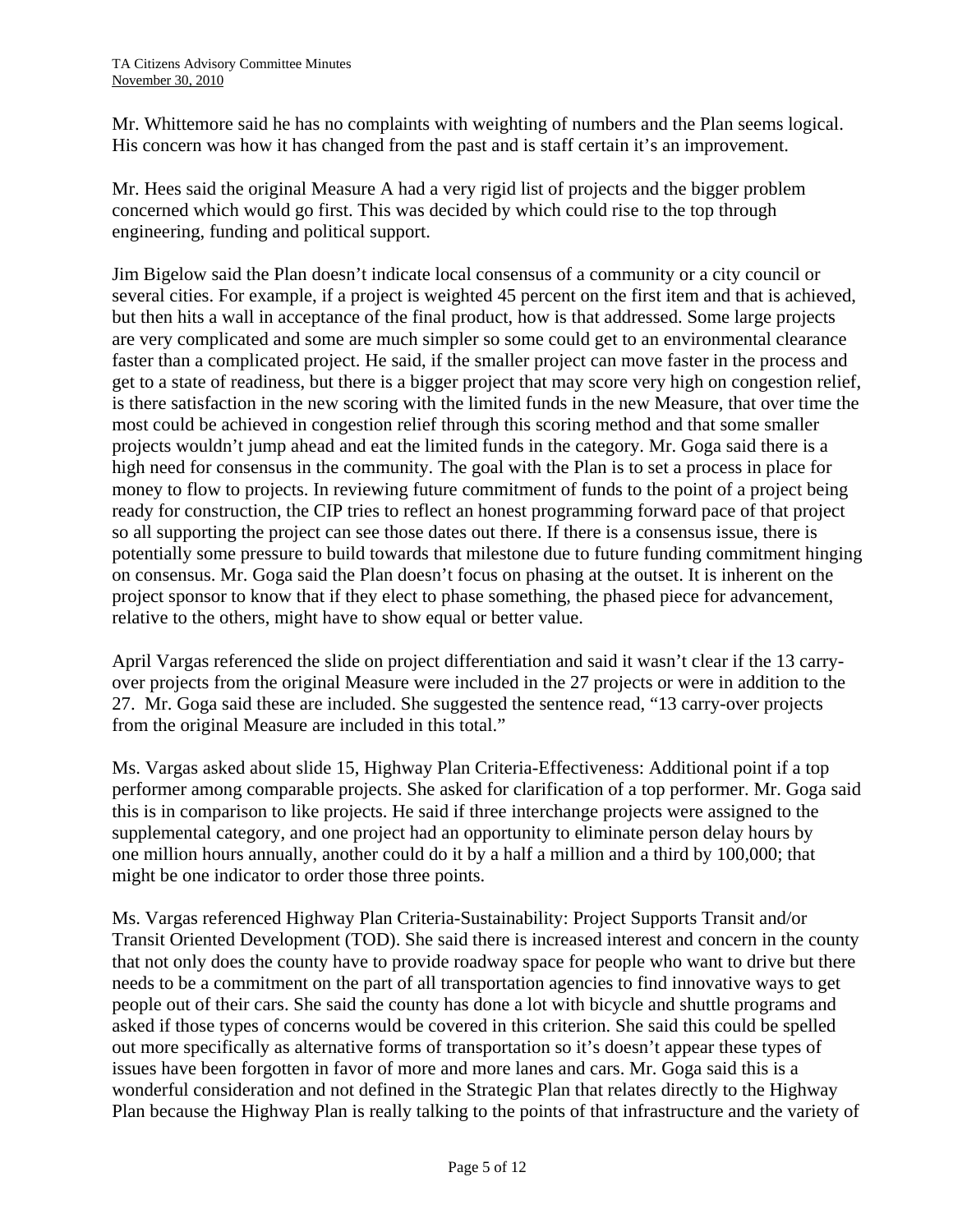vehicles included and how throughput can be improved and mitigate growing congestion. He said as projects come forward that offer alternative modes of travel as part of their definition, there could potentially be consideration. He said Ms. Vargas' comment might help staff to add something in if it is consistent with Strategic Plan guidance.

Paul Young left at 5:41 p.m.

A motion (Hees/Bigelow) that the CAC make a statement for the chair to carry through to the TA Board that the CAC heard the Highway Program Implementation update and is generally pleased with the direction, completeness, logic and process was approved.

## **ITEMS FOR REVIEW – DECEMBER 2, 2010 TA BOARD AGENDA**

There was no discussion on the following items:

- 1. Acceptance of Statement of Revenues and Expenditures for September 2010 TA Item 3c
- 2. Acceptance of Statement of Revenues and Expenditures for October 2010 TA Item 3d
- 3. Approval of 2011 Board of Directors Meeting Calendar TA Item 3e
- 4. Adoption of the Amended Conflict of Interest Code TA Item 3f
- 5. SamTrans Liaison Report October 13, 2010 and November 10, 2010 TA Items 7a and 7b
- 6. Acceptance of the Quarterly Investment Report and Fixed Income Review and Outlook for the Quarter Ended September 30, 2010 – TA Item 10a.

#### **Approval of Minutes of October 7, 2010 – TA Item 3a**

Mr. Whittemore questioned the word "consist" on page 3 of 9. Mr. Hees suggested these comments are made by the TA and not to be changed by the CAC.

Mr. Zimmerman asked, on page 8 of 9, if construction for the US 101/Broadway Interchange will take from winter 2016 to completion in 2035. Director of TA Program, Joe Hurley said the year 2035 was a point of reference of how the intersections within the interchange are expected to operate in the future. Construction is scheduled to be a three-year period to be completed in 2016 if it begins in 2013.

## **Acceptance of Statement of Revenues and Expenditures for the Period Ending June 30, 2010 – Unaudited – TA Item 3b**

Mr. Whittemore asked when the reports will be audited. Ms. Reavey said the final audited statements are scheduled for release in mid-December.

Mr. Whittemore asked if this was the normal timeframe. Ms. Reavey said the normal timeframe is between the end of November and mid-December.

#### **Resolution of Appreciation to Outgoing Board Member, Rich Gordon – TA Item 6a**

A motion (Zimmerman/Hees) to sincerely endorse the resolution of appreciation in the context of transportation and for his outstanding endeavors and leadership in transportation planning as an elected official in San Mateo County was approved.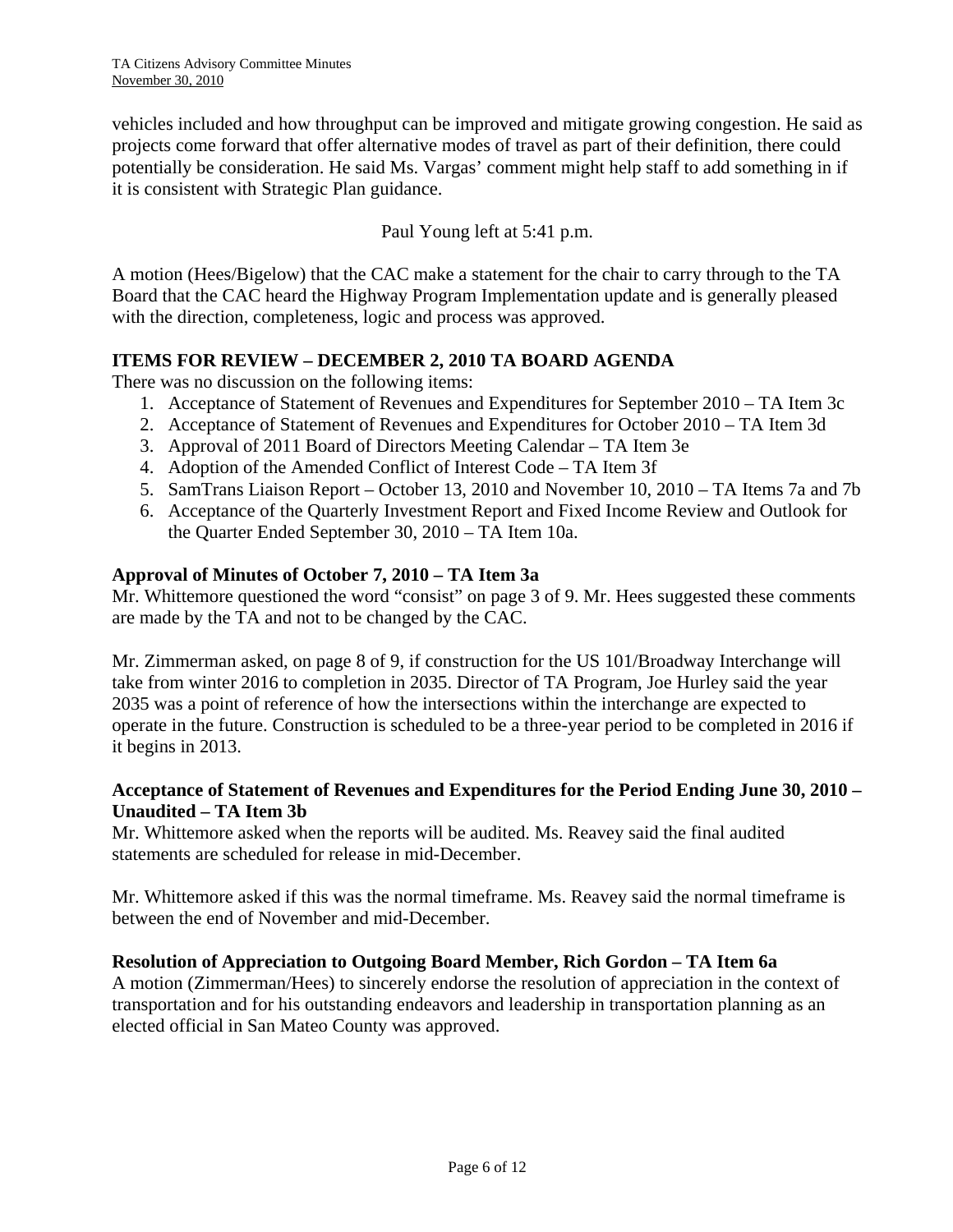### **Authorize Allocation of \$80,000 of Measure A Funds to the San Mateo County Transit District for the Regional Bicycle Sharing Demonstration Program – TA Item 10b**

Manager, Planning and Research Marisa Espinosa said the allocation would support a three-year pilot bicycle sharing demonstration project. The project in San Mateo County is being led by SamTrans in partnership with both San Mateo County and Redwood City. The project will provide bicycles for short-term use twenty-four hours a day and seven days a week at self-service kiosks so people can check out bicycles. There will be bike stations and pods along transit corridors and near activity centers and attractions. This project will leverage over \$4.2 million from the Metropolitan Transportation Commission (MTC) through a Climate Initiative grant and \$2.2 million from the Bay Area Air Quality Management District. The program is a regional program so each county will have partners involved to make sure the program is implemented. The program will be tested for success and evaluated for scaling up.

Mr. Zimmerman asked who shares what. Ms. Espinosa said the bikes are for public use and there would be a system in place where people could use a Smart Card-type system, check out a bike, and ride. This type of program is available in Washington, D.C., Denver and in major European cities.

Chair Dixon said Caltrain commuters could check out a bike for their last-mile connection.

Ms. Lasensky asked how the requirement for helmets fits into a bike share program. Ms. Espinosa said staff will be working out the actual operational activities over the next several months. Some projects have and some have not required helmets.

Mr. Whittemore asked who receives the \$80,000 allocation. Ms. Espinosa said SamTrans. He asked if this could be held in hostage to SamTrans opening Pico Boulevard to bicycles. He said he would vote no on the resolution.

Mr. Hees made a motion to support the allocation and to attach an amendment saying we are very concerned about Pico Boulevard.

Mr. Hurley said he would have an offline discussion with Mr. Whittemore on his concerns about Pico Boulevard. Mr. Hurley said he wanted to uncouple the issues because bike share is a very valuable program and he would take up the discussions of Pico Boulevard with Mr. Whittemore after the meeting.

Mr. Whittemore asked that the Pico Boulevard item be agendized for the January meeting. He said he wanted to state to the TA Board that some of us at least share the concerns of the bicyclists who are concerned about Pico Boulevard. He said he supports the \$80,000 allocation.

Mr. Hees said, in his motion, the way he expected it is not so much that we are holding it hostage but we want to mention Pico Boulevard.

Rich Hedges assumed vetting for the bike share program will be like car share where it will be know*n* in advance who is going to be part of the program and it will be fairly certain bikes will be returned. Ms. Espinosa said the program design will be developed over the next few months. Typically, for those types of programs, there is a subscriber base and they have to provide some type of identification in advance to be able to check out a bicycle. This is tied to a credit card or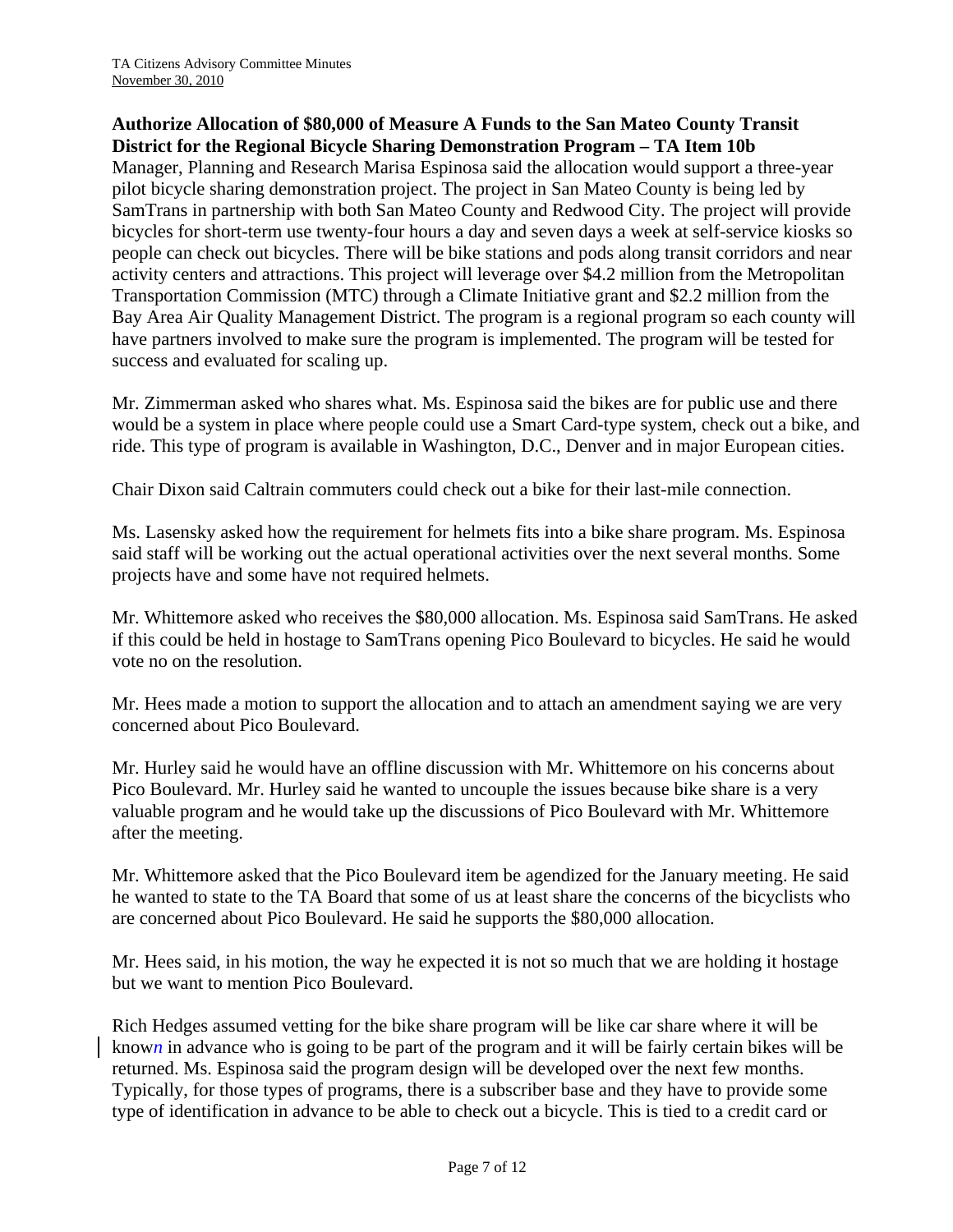some other form of payment so the user can be tracked if they are delayed in returning the bike or something happens to the bike.

Mr. Hedges asked if there would be a cost associated with checking out a bike. Ms. Espinosa said the idea behind having a subscription base is that it would help to make the program sustainable in the long run. As the program is developed, staff would look to see what is the appropriate pricing level.

Ms. Maez was concerned about liability. Ms. Espinosa said this will be part of program development and looking at risk management issues and liability.

A motion (Arietta/ Whittemore) to authorize allocation of \$80,000 to the San Mateo County Transit District was approved.

## **Authorize Allocation of \$120,000 in Measure A Funds to the San Mateo County Transit District for Making the Last Mile Connection Pilot Program – TA Item 10c**

Manager, Strategic Development Corinne Goodrich said this allocation of FY2011 Alternative Congestion Relief funds as matching to a \$1.5 million grant from MTC is for the last mile connection. The program is administered by SamTrans in partnership with the City/County Association of Governments (C/CAG), the Peninsula Congestion Relief Alliance (Alliance), San Mateo County and Redwood City. Strategies of SB 375 (transportation planning and sustainable communities) being developed for the Bay Area will not kick in for five to 20 years as development patterns are changed. This project will show what Transit Demand Management can do right now to change people's behavior in how they travel with a focus on employers, employees and residents in downtown Redwood City. Strategies include regional bike sharing, electric vehicle charging stations, short-distance vanpools, targeted employer marketing, and a telecommute program. SamTrans will do three carpool pods and targeted residential marketing.

Mr. Zimmerman asked if Caltrain would be incorporated into the program because public employers gave Caltrain discounts in the past. Ms. Goodrich said absolutely. She said this program doesn't provide discounts to ride Caltrain but Caltrain would be actively marketed. The focus of this program is the Redwood City Caltrain Station.

Mr. Hees asked, with the new Measure A and uncoupling of shuttles from transit systems management, what does \$120,000 do within the budget and how does it fit in with the Strategic Plan and spending limits. Mr. Hurley said there is sufficient capacity to cover this allocation and this is considered a special circumstance because there is an opportunity to leverage other dollars.

Ms. Lasensky said people work odd hours and weekends and asked if various work styles will be accommodated especially considering Caltrain and SamTrans service changes. Ms. Goodrich said many of these measures could be used almost any time of the day but there are always challenges with some schedules. She said the goal of the program is to market what is currently available and to market some new alternatives. She said there will be a lot of hands-on work with employers and employees to explain all options available.

Mr. Bigelow said he is a member of C/CAG's Congestion Management and Environmental Quality Committee representing business. He introduced TA Director Terry Nagel and said, through her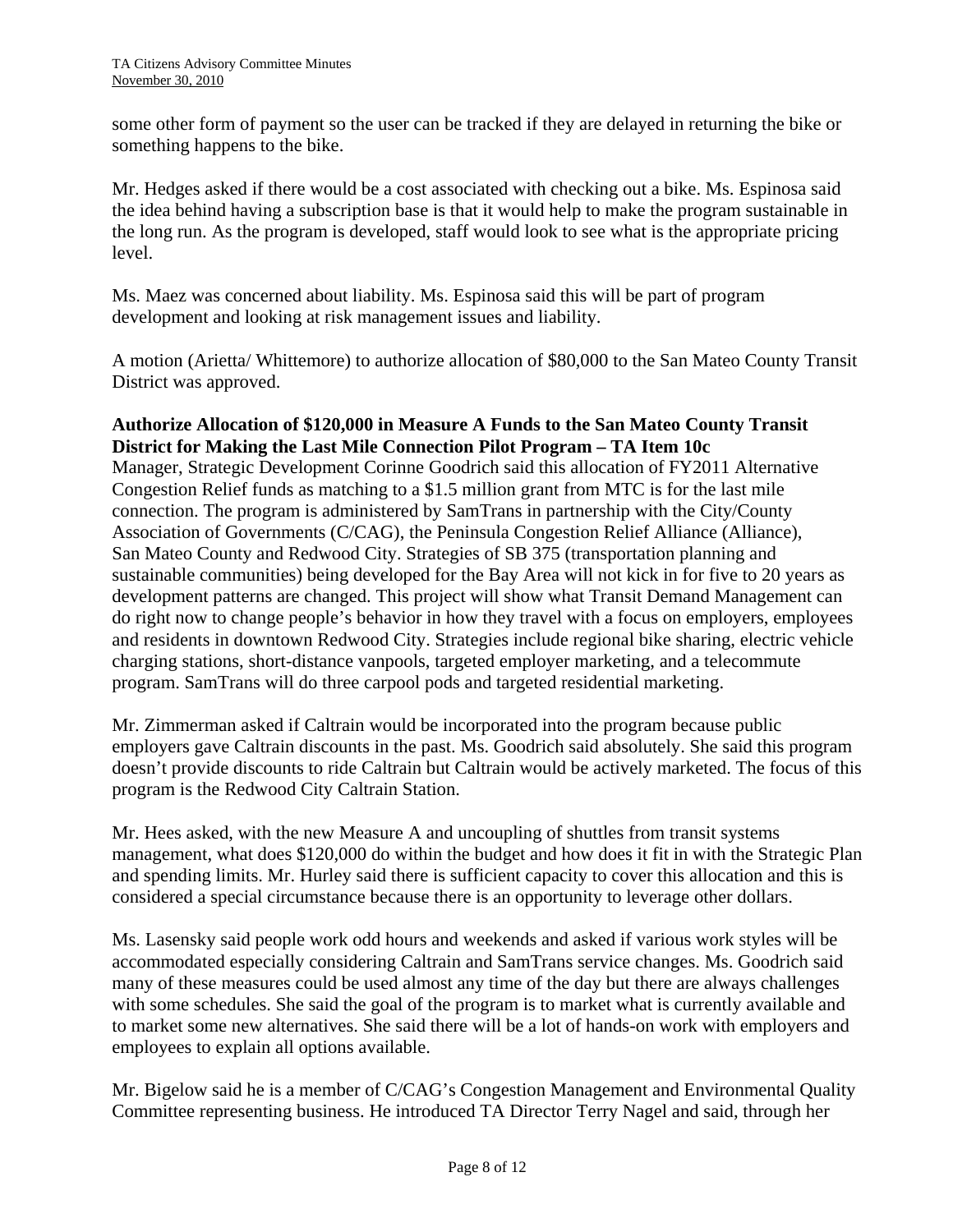suggestions and working with C/CAG, they are in the process of reaching out to all of the chambers, and the San Mateo County Economic Development Association to push a program for increasing transit ridership and tax deductible benefits by employers.

Mr. Whittemore asked if \$1.8 million will last through both the two-year program and the sixmonth evaluation and if the \$120,000 TA allocation is the sum total of the investment of this for Measure A. He asked if all funding sources were secured. Ms. Goodrich said the Alliance will line up employers who will implement the vanpool and it will depend on the employer. She said the funding is secured.

Austin Mader-Clark asked if the electric vehicle chargers could be solar or renewable.

A motion (Bigelow/Hedges) to aggressively urge support and leveraging and continued countywide outreach for the Last Mile Connection Pilot Program was approved.

Mr. Shaine asked about timing. Ms. Goodrich said funding is expected in March and it will take a year to develop implementation.

## **Update on State and Federal Legislative Program – TA Item 11a**

Mr. Hurley said Government Affairs Manager Seamus Murphy had a schedule conflict but invited the CAC to forward any questions/comments for follow up by Mr. Murphy.

#### **Program Report: Pedestrian and Bicycle – TA Item 11b**

Senior Planner Stacy Cocke said this presentation covers Measure A Pedestrian and Bicycle Program (bike/ped), call for project details and upcoming schedule. Ms. Cocke reported:

- The policy has been anchored by the 2004 Expenditure Plan, the Strategic Plan and Implementation Plan, which outlines a biennial call for projects, the project evaluation and criteria.
- The goal is to encourage programs that encourage bikes and walking. Three percent of the Measure A funds are allocated for bike/ped projects. The upcoming call for projects is for FY2012-2013.
- Anyone can initiate a project but a city or the county must sponsor the project. There will be an application workshop with site visits and the TA and C/CAG will evaluate, and prioritize applications. Staff will solicit CAC input on the list of recommended projects for funding followed by TA Board approval. The call for projects will be in January 2011, applications are due mid-March with TA Board adoption in July.
- Evaluation scoring criteria include project need, consistency, readiness, effectiveness and sustainability.

Ms. Maez asked if criteria will be weighted similar to the Highway Plan. Ms. Cocke responded that the Implementation Plan outlines the actual scoring criteria but doesn't weight or assign numbers.

Ms. Vargas asked if the number of projects for approval will be determined by how much each costs or will there be a minimum number of projects evaluated. Ms. Cocke said there is no idea of how many projects will be seen and there is no proposal to set a maximum or minimum value. The deciding factor will be how much money will be in the TA and C/CAG pots to spend.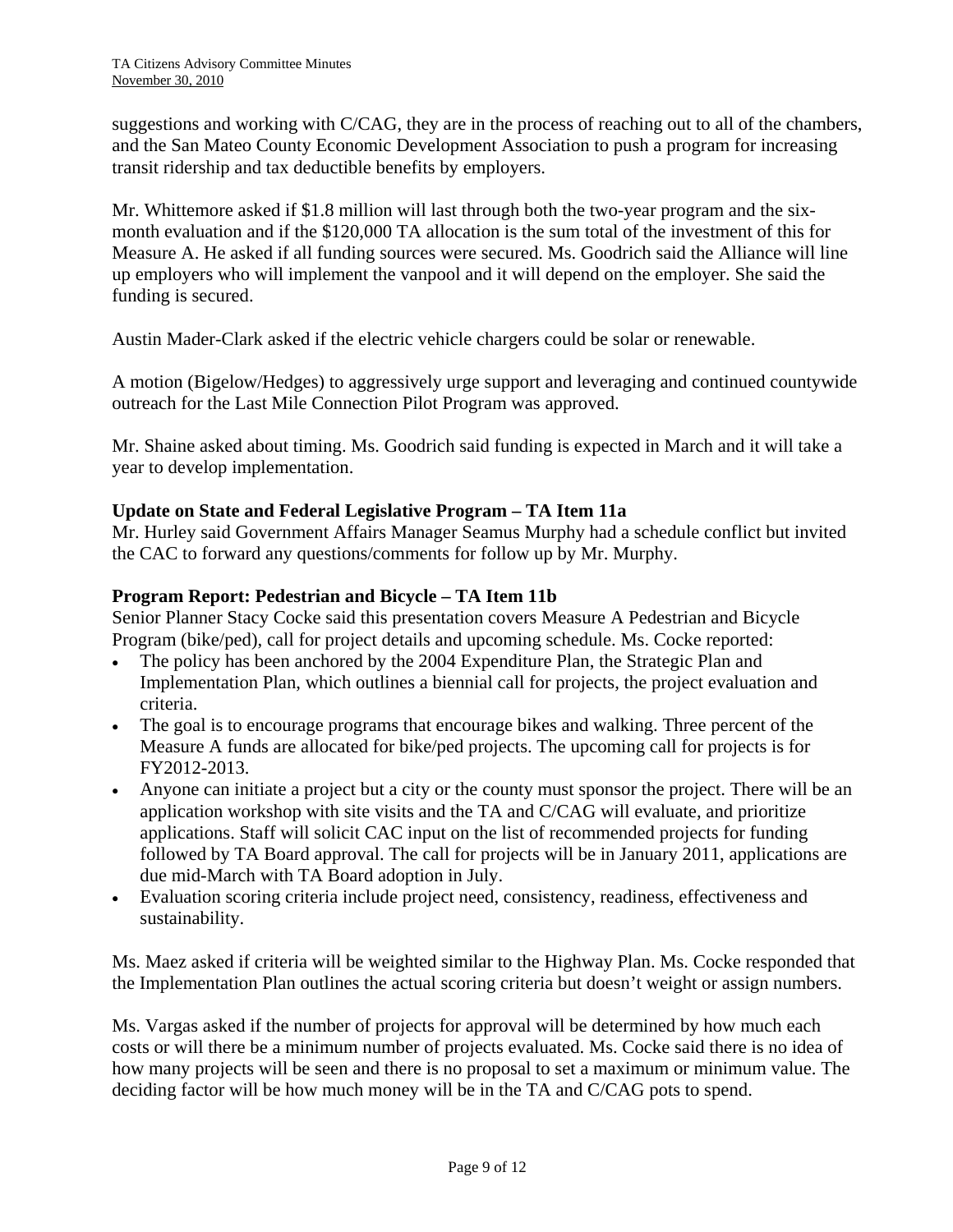Mr. Whittemore asked about project outreach. Ms. Cocke said this is not finalized but will be similar to the initial process done with the shuttle call for projects. The goal is to give everyone a heads up in advance in order to set aside resources needed to fill out the application.

Chair Dixon asked if the Bicycle Advisory Committee (BAC) is up and running. Executive Director Michael Scanlon said the committee has had two meetings. Ms. Cocke said she has discussed the program with BAC liaison Todd McIntyre, Manager, Community Relations.

John Hoang from C/CAG presented an update on the Comprehensive Bicycle and Pedestrian Plan (Plan).

Mr. Hoang reported:

- C/CAG is working in partnership with the TA.
- A pedestrian component is being added to the Plan.
- Input is being requested from all cities in the county because the cities will be constructing the projects.
- There are 247 miles of existing bikeways and conditions have been identified as to which projects to include. A preliminary goal is to include an additional 256 miles of on and off-street bikeways.
- The goal of the countywide Plan will be to improve safety built on strong local support in conjunction with locally adopted plans.
- Project grouping identifies all the bikeway routes including El Camino Real and coastal corridors, major crossings, access to transit and regional trails.
- The Plan will provide a countywide vision to identify bike/ped zones, develop a countywide bikeway network, identify funding and encourage cities and the county to implement projects.
- Surveys were completed with cities through July to November. Scheduling includes an open house in October, public review of the draft in January, final draft in February and the final plan in March.
- Project website is sanmateocountybikepedplan.org

Ms. Maez asked about provisions for motorized transit on trails including Segways and electric bikes. Mr. Hoang said there may be motorized vehicles that will utilize the same facilities. This has not been discussed but will be taken into consideration.

Ms. Arietta said there is quite a bit of Segway use in Pacifica. She asked about improvements for coastal access including Pacifica. Mr. Hoang said Half Moon Bay has been extending their bike/ped path along Highway 1. He said Pacifica identified some projects that lead to the new tunnel.

Mr. Hedges said there has been a tremendous increase in immigrants riding bikes to work and doing so in many unsafe places. The downtown business community in San Mateo has asked for safer bikeways for workers. He said there is a lot of effort to make the bike plan safer in these congested areas even it if means shrinking automobile lanes. Gas prices will continue to escalate and there will be more and more people who work for low wages biking to work.

Ms. Lasensky asked if there will be facilities on bikeways for bike repair, first aid stations and call boxes for emergencies. Mr. Hoang said C/CAG is addressing facilities at Caltrain stations. He said C/CAG would look to the cities and county for this because they will be designing the projects; this is a good point to address for inclusion in the Plan.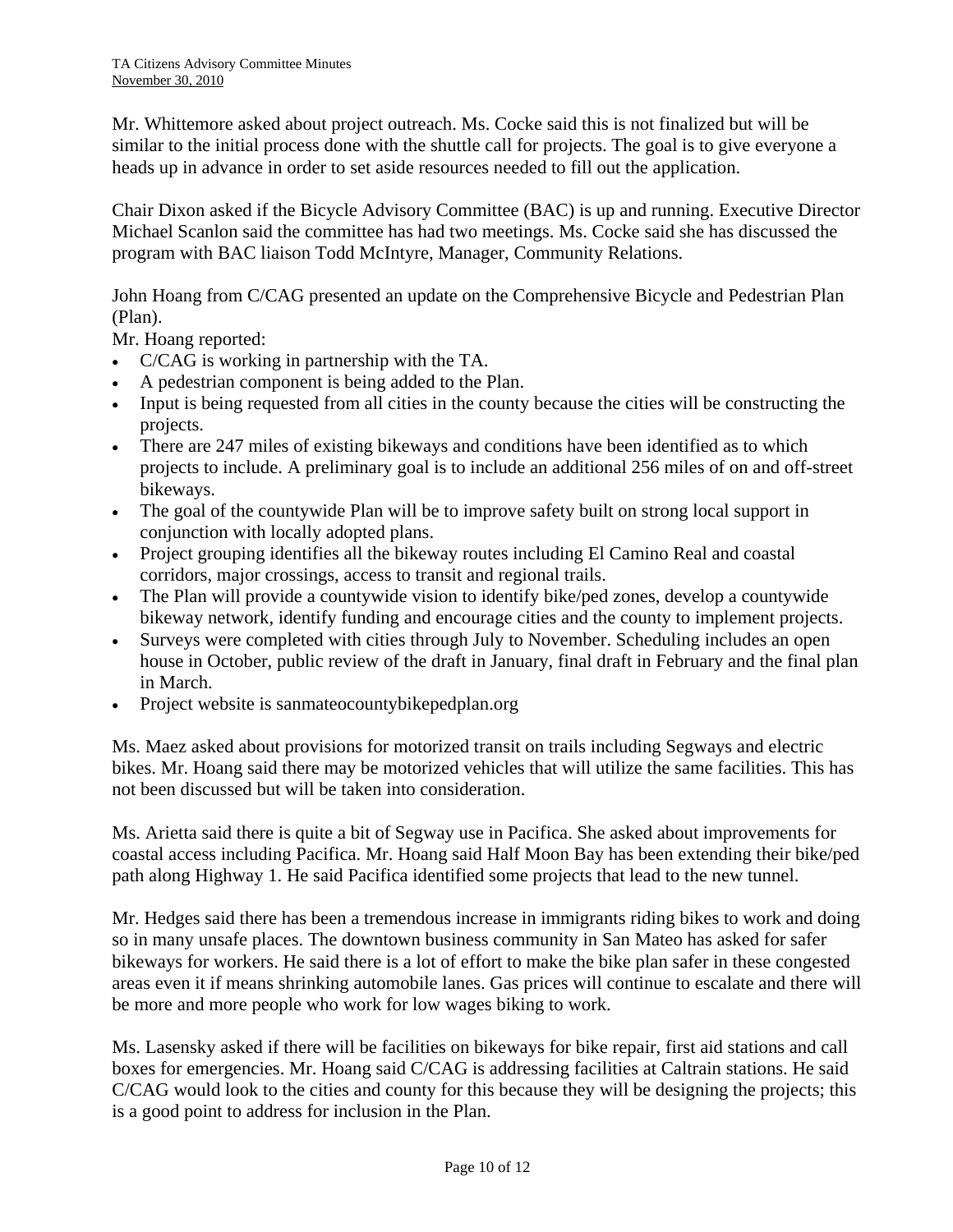Mr. Hees said the schedule indicates C/CAG will be issuing a call for projects potentially before the final draft or Plan and asked how C/CAG will tell people what they should be submitting if they don't have the regional plan to be in compliance with what is being put out. Mr. Hoang said C/CAG is working with the cities and he feels confident once the draft Plan is out, most of the categories of the projects won't change that much.

Mr. Whittemore said the open house was excellent. He said this process is further along than people think and suggested people go to the website for additional information and maps.

Chair Dixon constantly sees bicyclists who don't pay attention to arterials or signals. She said it should be made clear that bicyclists should have to get insurance in the same way as automobiles drivers.

A motion (Whittemore/Hedges) to support the Bicycle and Pedestrian Plan was approved.

## **Capital Projects Status Report – 1st Quarter Fiscal Year 2011 – TA Item 11c**

Mr. Hurley said the report is in the agenda package and he will be happy to respond to any questions.

## **REPORT OF THE CHAIR – PAT DIXON**

Appointed Mr. Hees, Mr. Bigelow and herself to the nominating committee for 2011 officers.

## **REPORT FROM STAFF – JOE HURLEY**

Mr. Hurley applauded the CAC and their continued contributions to the quality of life in San Mateo County. He said he never ceases to be amazed by the commitment of the group to better the community, their level of effort in preparation for the meeting and depth of questions asked. He reiterated Director Matsumoto's comments that she appreciates the efforts this group does because when the agenda comes before the TA Board, it has been scrutinized.

Mr. Scanlon congratulated the CAC and extended thanks for the great job done. He said his work puts him in contact with people across the nation and he takes pride in how fortunate he is to talk about how engaged our CACs are and about the level of commitment that is reflected by the members. He said the CAC is well represented at TA Board meetings by Chair Dixon, Mr. Bigelow and other CAC members and the perspective brought is very important. Mr. Scanlon said people from generations to come will benefit because of the work done by the CAC. He wished all a safe and great holiday season.

Mr. Scanlon said he has seen six to seven pages of comments come across his desk from the Silicon Valley Bicycle Coalition about bike plans. He said the bike community is very involved.

Chair Dixon introduced Deputy CEO Chuck Harvey and Executive Officer Public Affairs Mark Simon.

#### **COMMITTEE COMMENTS**

Mr. Whittemore said there was a bad article in the October 6 *San Mateo County Times* about salaries, which included misinformation. He asked if he could have a copy of the statement read by